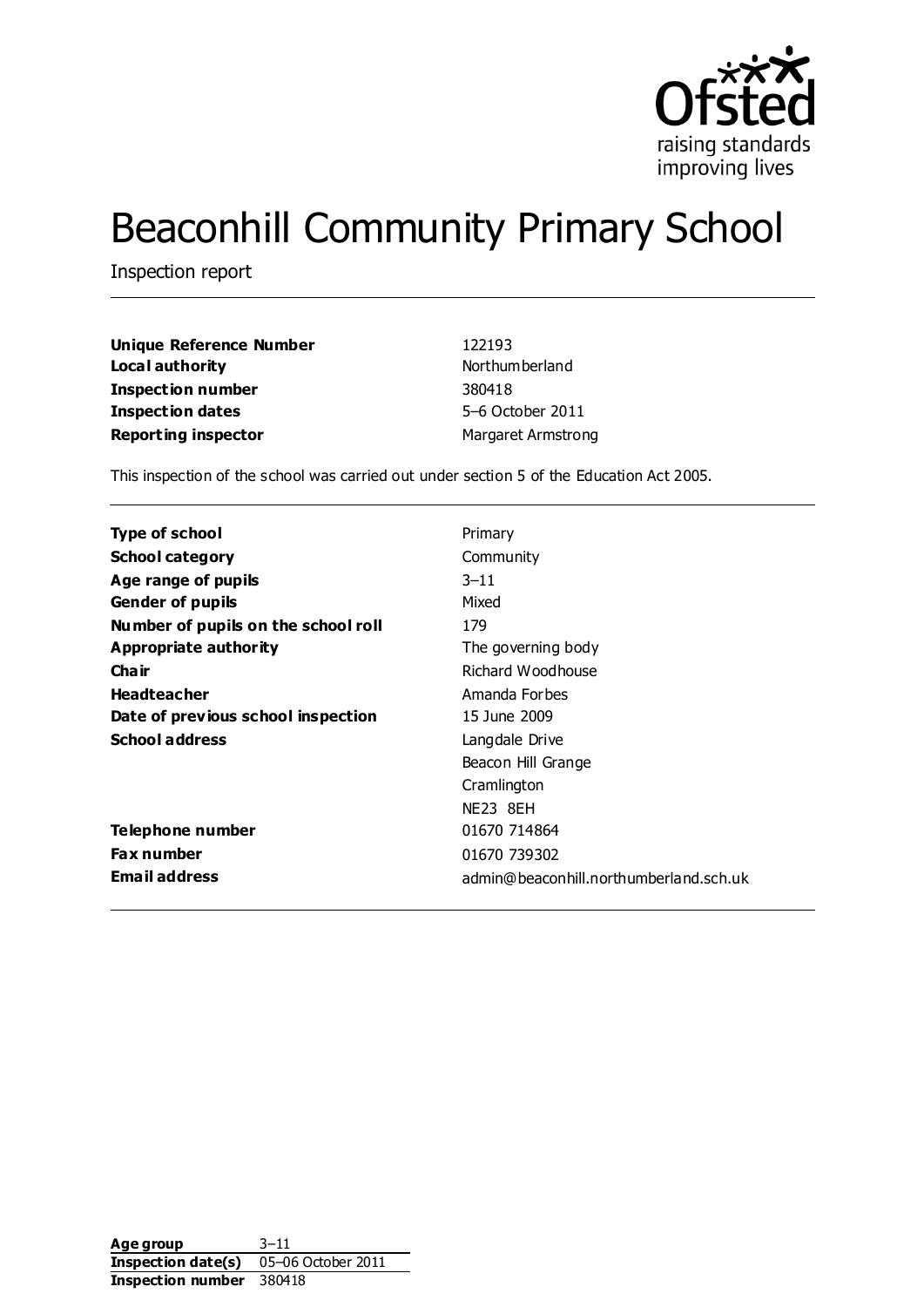The Office for Standards in Education, Children's Services and Skills (Ofsted) regulates and inspects to achieve excellence in the care of children and young people, and in education and skills for learners of all ages. It regulates and inspects childcare and children's social care, and inspects the Children and Family Court Advisory Support Service (Cafcass), schools, colleges, initial teacher training, work-based learning and skills training, adult and community learning, and education and training in prisons and other secure establishments. It rates council children's services, and inspects services for looked after children, safeguarding and child protection.

Further copies of this report are obtainable from the school. Under the Education Act 2005, the school must provide a copy of this report free of charge to certain categories of people. A charge not exceeding the full cost of reproduction may be made for any other copies supplied.

If you would like a copy of this document in a different format, such as large print or Braille, please telephone 0300 123 4234, or email [enquiries@ofsted.gov.uk](mailto:enquiries@ofsted.gov.uk)

You may copy all or parts of this document for non-commercial purposes, as long as you give details of the source and date of publication and do not alter the information in any way.

To receive regular email alerts about new publications, including survey reports and school inspection reports, please visit our website and go to 'Subscribe'.

Piccadilly Gate Store Street Manchester M1 2WD

T: 0300 123 4234 Textphone: 0161 618 8524 [enquiries@ofsted.gov.uk](mailto:enquiries@ofsted.gov.uk) [www.ofsted.gov.uk](http://www.ofsted.gov.uk/)



© Crown copyright 2011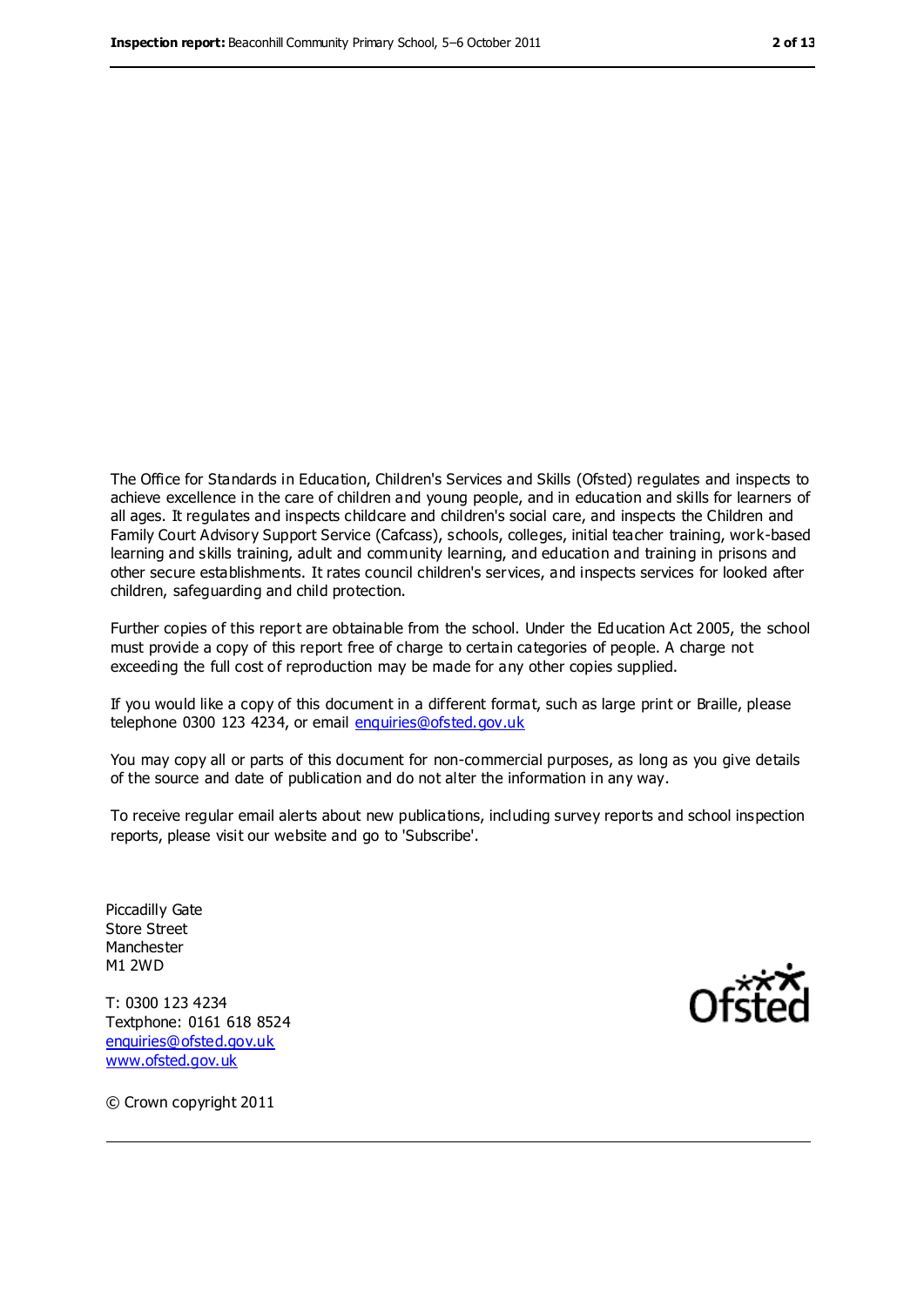# **Introduction**

This inspection was carried out by three additional inspectors. The inspectors observed teaching and learning in 11 lessons, taught by eight different teachers, and held meetings with members of the governing body, staff and groups of pupils. Inspectors looked in detail at the following: the school development plan and safeguarding policies; the school's data on pupils' progress; and systems for monitoring the quality of teaching. They also analysed and scrutinised responses in 74 questionnaires returned by parents and carers. Staff and pupils' questionnaires were also scrutinised by the inspection team.

The inspection team reviewed many aspects of the school's work. It looked in detail at a number of key areas.

- How well children achieve in the Early Years Foundation Stage.
- The quality of teaching and learning and its effectiveness in accelerating pupils' progress and raising achievement for all pupils, particularly the more able.
- How effectively leaders and managers monitor, review and evaluate the impact of their actions on outcomes for pupils.

## **Information about the school**

This is smaller-than-average sized primary school. Almost all pupils are of White British heritage. The proportion of pupils known to be eligible for free school meals is above average. The proportion with special educational needs and/or disabilities is below average, although a higher-than-average number of pupils have a statement of special educational needs. A very small number of pupils are looked after by the local authority. The school has achieved Healthy Schools status and the Activemark.

There is a children's centre located on the school site, which is managed independently of the school and did not form part of this inspection. A separate report on this provision can be found on the Ofsted website.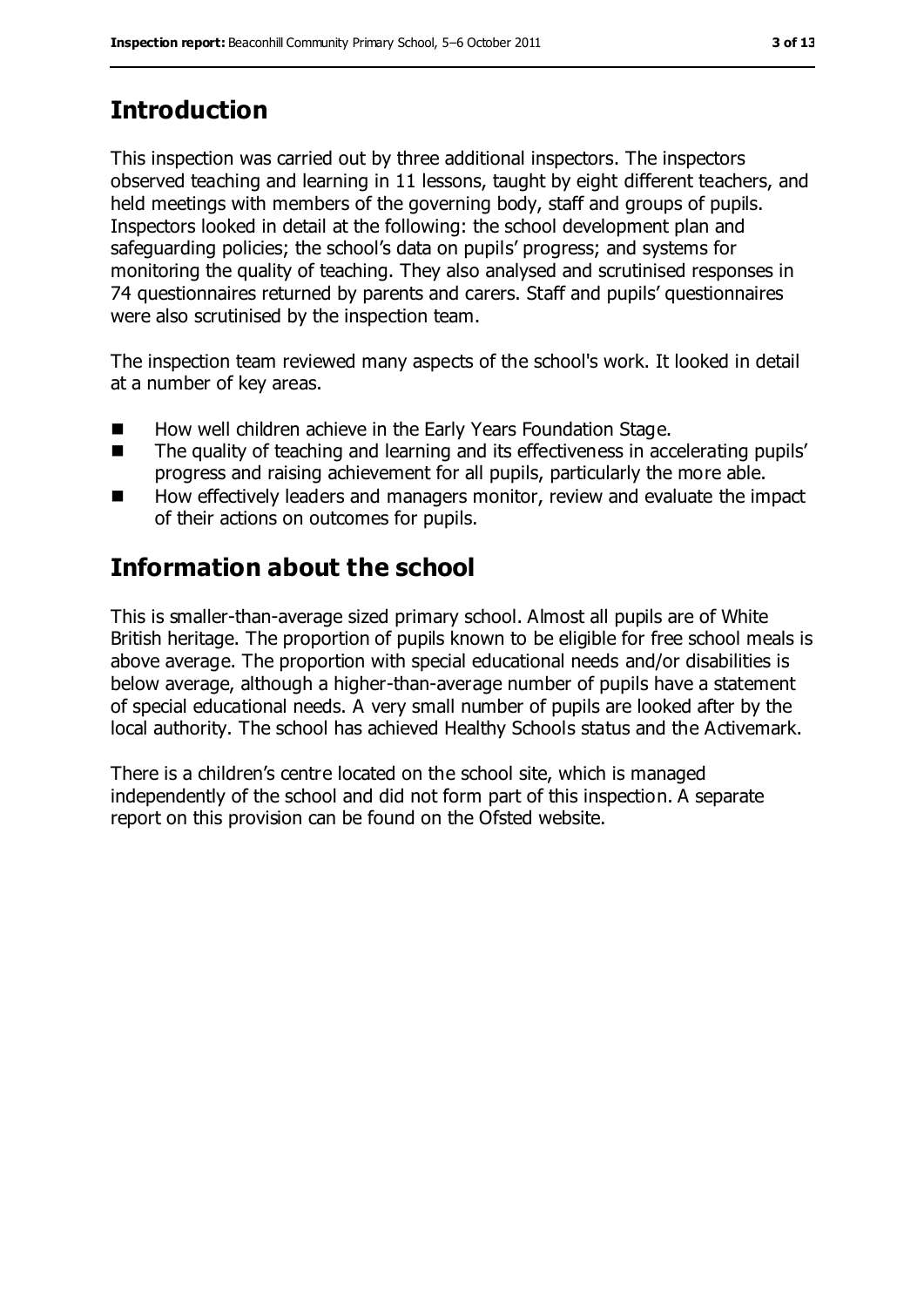**Inspection grades: 1 is outstanding, 2 is good, 3 is satisfactory and 4 is inadequate** Please turn to the glossary for a description of the grades and inspection terms

## **Inspection judgements**

## **Overall effectiveness: how good is the school? 2**

#### **The school's capacity for sustained improvement 2**

#### **Main findings**

This is a good school where every child really does matter. The headteacher's success in sharing her ambitious vision for the school is demonstrated by the good team spirit which has developed and the rapid improvements which have been made since the last inspection. Strong relationships and excellent pastoral care result in pupils' good behaviour and enthusiasm for learning. Pupils say they enjoy coming to school and feel safe and secure. Consequently, their attendance is above average. Pupils have an excellent understanding of how to stay healthy. They participate very enthusiastically in sporting activities and talk knowledgeably about their involvement in special events such as the Million Meals project. The contribution pupils make to the school and wider community is outstanding. For example, they are very proud of the work they have done to improve the school's grounds. The school's engagement with parents and carers is good and most are very appreciative of the work of the school. They speak highly of the 'caring environment where all children are supported to achieve their potential'.

From starting points that are well below those expected for their age, pupils make good progress and achieve well. As a result, attainment is average by the end of Year 6 and improving strongly. The good start children make in the Early Years Foundation Stage continues and accelerates through the school, building successfully upon previous achievement towards challenging targets. Pupils with special educational needs and/or disabilities and pupils who are vulnerable due to their circumstances progress as well as their peers as a result of effective support. This is a result of high expectations and consistently good teaching. Mostly, teachers' assessments are accurate and support learning well. However, teachers occasionally do not make effective use of information from assessments to plan sufficient challenge for the more-able pupils, particularly in writing. The well-organised, imaginative curriculum enables pupils to follow their own enquiries and make personal choices. This fosters pupils' engagement, interest and desire to learn. However, the curriculum does not yet provide sufficient opportunities for pupils to develop their writing skills in other subjects.

Leaders at all levels are involved in monitoring the performance of the school and in taking steps to improve it. As a result, teaching is improving rapidly and attainment is rising. The school evaluates itself well. Consequently, areas for improvement identified at the last inspection have been tackled successfully. Good partnerships with specialist agencies, the parish church and partner schools contribute to the good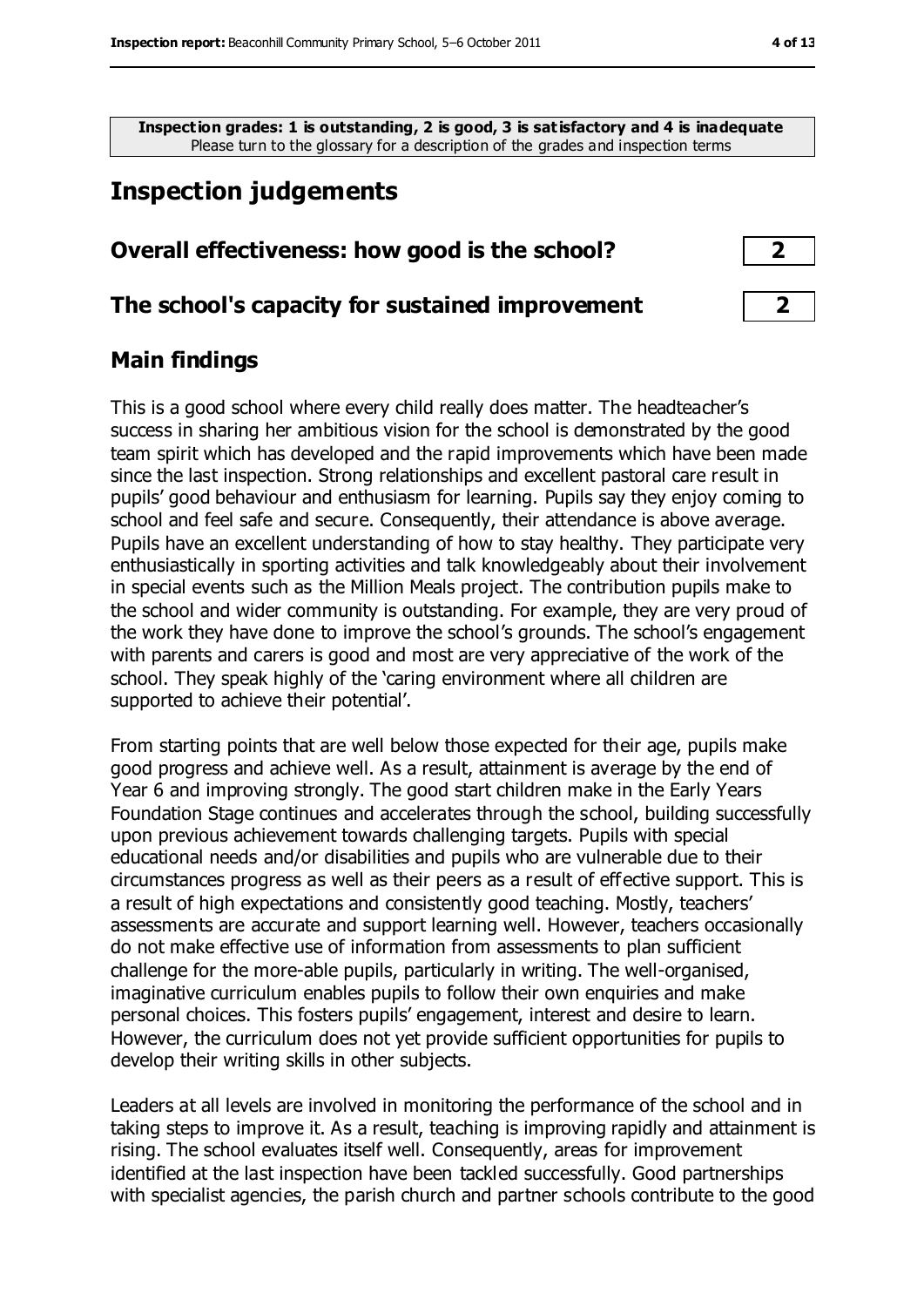outcomes of the school. All of these successes indicate the school has good capacity to sustain improvement. Resources are managed well to secure good outcomes for pupils.

#### **What does the school need to do to improve further?**

- Raise attainment and accelerate progress in writing by:
	- ensuring that teachers make better use of information from assessments to plan a higher level of challenge for the more-able writers
	- broadening the range of curriculum opportunities to enable pupils of all abilities to practise their writing skills in all subjects.

#### **Outcomes for individuals and groups of pupils 2**

Pupils enjoy school and have good attitudes to learning. They arrive punctually, respond well in lessons and take a pride in their work. Pupils work productively and are interested in their learning. Exemplary relationships ensure that pupils behave well and are motivated to learn. In lessons they tackle new challenges with energy and a keenness to succeed. As a result, achievement is good. From well below expected starting points, pupils make good progress and reach average levels of attainment in reading and mathematics. Attainment in writing is not as high, particularly for the more-able pupils. Pupils with special educational needs and/or disabilities make good progress due to the carefully tailored support they receive.

The dedication of the school in providing an environment in which pupils can improve their self-esteem has been very effective. Pupils talk enthusiastically about the interesting experiences the school offers them. They thoroughly enjoy the wide range of physical activities and have a good understanding about the importance of keeping safe within school and within the local community. They have an excellent understanding of what makes a healthy lifestyle. Pupils are very proud of the contributions they make to the school. They act very responsibly as 'buddies' and 'play leaders' and actively support community events. School councillors make an exemplary contribution to the work of the school. Pupils' spiritual, moral, social and cultural development is good. Pupils fully understand the school's expectations which underpin the positive ethos of respect and consideration for others. They are sensitive to the needs of others, have a strong sense of right and wrong and understand differences.

These are the grades for pupils' outcomes

 $\overline{a}$ 

| Pupils' achievement and the extent to which they enjoy their learning                                       |  |
|-------------------------------------------------------------------------------------------------------------|--|
| Taking into account:                                                                                        |  |
| Pupils' attainment <sup>1</sup>                                                                             |  |
| The quality of pupils' learning and their progress                                                          |  |
| The quality of learning for pupils with special educational needs and/or<br>disabilities and their progress |  |
| The extent to which pupils feel safe                                                                        |  |
| Pupils' behaviour                                                                                           |  |

<sup>&</sup>lt;sup>1</sup>The grades for attainment and attendance are: 1 is high; 2 is above average; 3 is broadly average; and 4 is low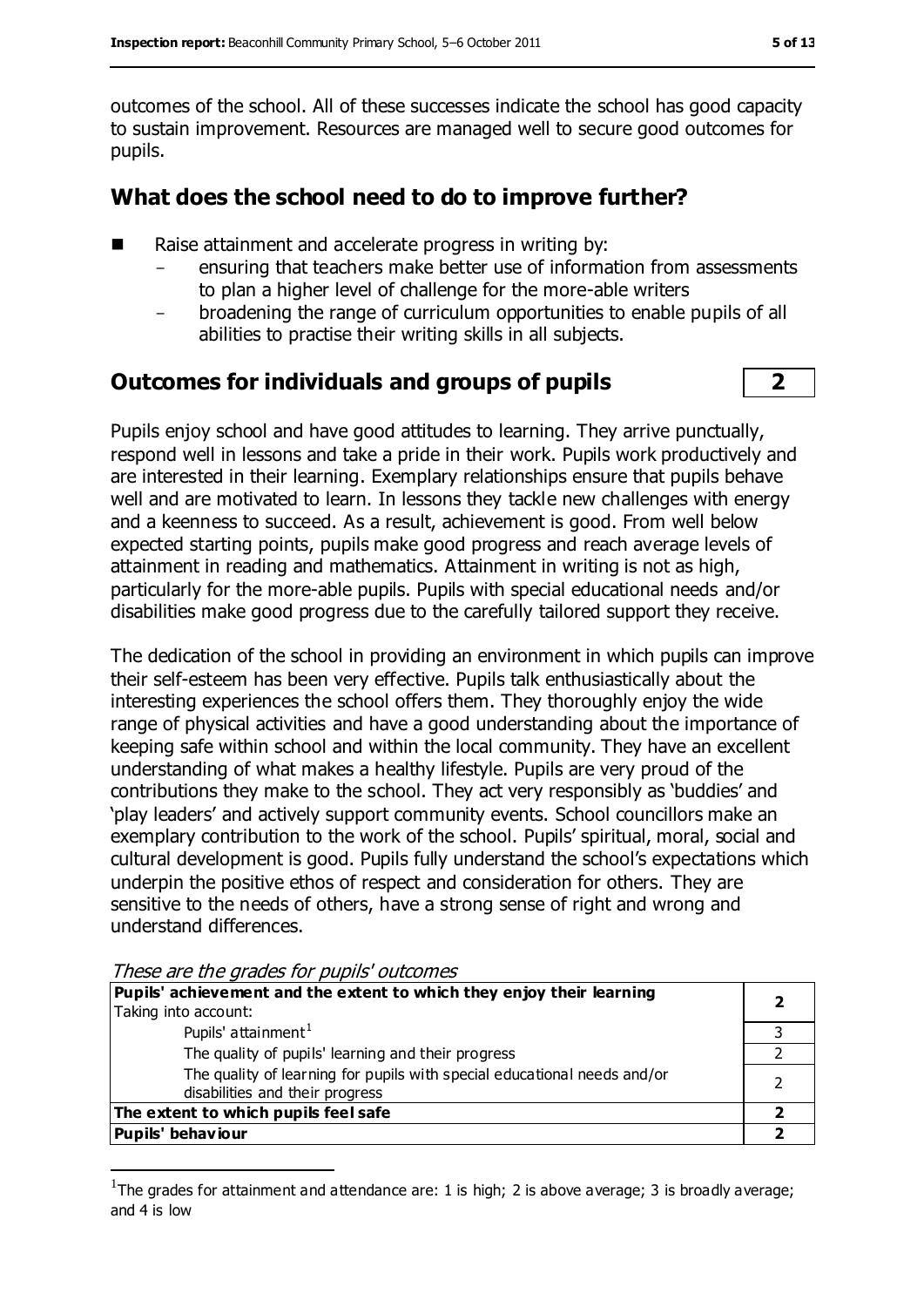| The extent to which pupils adopt healthy lifestyles                                                                                               |  |
|---------------------------------------------------------------------------------------------------------------------------------------------------|--|
| The extent to which pupils contribute to the school and wider community                                                                           |  |
| The extent to which pupils develop workplace and other skills that will<br>contribute to their future economic well-being<br>Taking into account: |  |
|                                                                                                                                                   |  |
| Pupils' attendance <sup>1</sup>                                                                                                                   |  |
| The extent of pupils' spiritual, moral, social and cultural development                                                                           |  |

#### **How effective is the provision?**

Teachers set high expectations for all pupils. They understand how their pupils learn best and in lessons provide a good balance of teacher input and pupil activity. Consequently, pupils have regular opportunities to learn independently or to take the lead in learning. Pupils are eager to learn because teachers use a range of exciting activities and resources. For example, they use information and communication technology (ICT) expertly to reinforce key teaching points. As a result, lessons have good pace and pupils engage well. Teachers are skilled at intervening when pupils need individual support. They are quick to pick up any misconceptions in their learning and provide clear guidance to enable pupils to achieve well. Teaching assistants are well-trained and provide good support for individuals and groups. Generally, teachers make good use of their knowledge of pupils' previous learning to ensure tasks are smartly tailored to pupils' needs. Occasionally, teachers do not use this information effectively enough to ensure the needs of the more able are met fully.

The curriculum has been developed well to enhance pupils' motivation to learn. It is adapted carefully to meet the needs of pupils with special educational needs and/or disabilities. There is a consistent approach to teaching literacy, numeracy and other key skills across the curriculum. However, the curriculum does not provide pupils with sufficient opportunities to practise and develop their writing skills in other subjects. An extensive range of activities is available to all pupils during the school day. These include opportunities to participate in exciting projects for dance, art, sport and 'geocaching'. Pupils benefit from a good range of experiences outside school. They talked excitedly about visits to Hawkhirst Activity Centre and their involvement in sports festivals. The partnership with other schools and external providers is supporting the school well in developing its curriculum. As a result, pupils benefit from specialist support in areas such as 'boxercise', tag rugby and golf.

The outstanding pastoral care pupils receive from the headteacher and staff results in good behaviour and a very caring atmosphere in and around school. Wellestablished lines of communication ensure that parents and carers are well-informed, and opportunities for them to engage with and support their children are effective. For example, the work of the experienced emotional literacy support assistant has been instrumental in extending links with home and school. The strongly inclusive ethos of the school and teachers' excellent knowledge of pupils ensures that concerns are quickly tackled. Very close working with external agencies means that support for pupils whose circumstances make them vulnerable is rapid and effective, involving a breadth of specialist expertise. Transition at all stages is a very positive experience and ensures pupils settle quickly into new surroundings. These are the grades for the quality of provision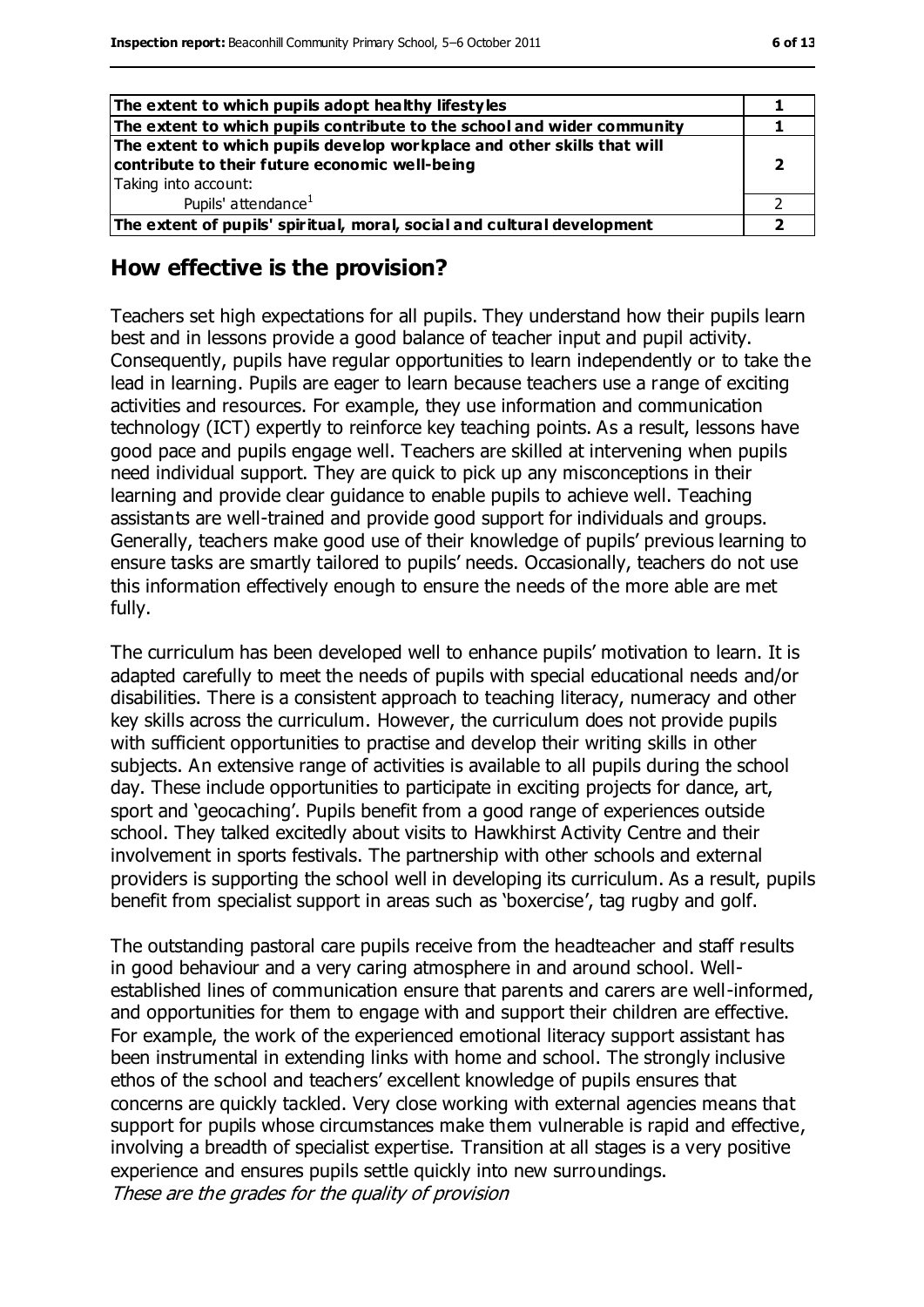| The quality of teaching                                                  |  |
|--------------------------------------------------------------------------|--|
| Taking into account:                                                     |  |
| The use of assessment to support learning                                |  |
| The extent to which the curriculum meets pupils' needs, including, where |  |
| relevant, through partnerships                                           |  |
| The effectiveness of care, guidance and support                          |  |

#### **How effective are leadership and management?**

The headteacher's success in communicating high expectations is demonstrated in the good team spirit which pervades the school. The school's positive reputation in the community and the good outcomes for pupils are due to the effective support of staff and governors who share the headteacher's values and ambitions. As a result, the school is effective in promoting equal opportunities and tackling discrimination. Leaders make good use of a range of monitoring activities to improve the quality of teaching and other aspects of provision. For example, they have been successful in making effective use of data to track the progress of those pupils at risk of poor attendance and to target support where it is most needed. As a result, attendance is above average and rising.

The school promotes community cohesion well. Leaders succeed particularly well in ensuring that pupils thrive in a cohesive school community. Good partnerships with specialist agencies and the parish church ensure that pupils are supported well. Action is being taken to raise pupils' awareness of different cultures in the United Kingdom. The governing body has extended its role in holding the school to account and is influential in determining the strategic direction of the school. There is a clear understanding of key responsibilities, especially of those which require robust assurance checks. As a result, safeguarding arrangements are good, ensuring the safety and well-being of pupils and staff.

These are the grades for the leadership and management

| The effectiveness of leadership and management in embedding ambition and<br>driving improvement                                                                     |   |
|---------------------------------------------------------------------------------------------------------------------------------------------------------------------|---|
| Taking into account:                                                                                                                                                |   |
| The leadership and management of teaching and learning                                                                                                              | 2 |
| The effectiveness of the governing body in challenging and supporting the<br>school so that weaknesses are tackled decisively and statutory responsibilities<br>met |   |
| The effectiveness of the school's engagement with parents and carers                                                                                                | 7 |
| The effectiveness of partnerships in promoting learning and well-being                                                                                              | 2 |
| The effectiveness with which the school promotes equality of opportunity and<br>tackles discrimination                                                              |   |
| The effectiveness of safeguarding procedures                                                                                                                        | 2 |
| The effectiveness with which the school promotes community cohesion                                                                                                 | 2 |
| The effectiveness with which the school deploys resources to achieve value for<br>money                                                                             |   |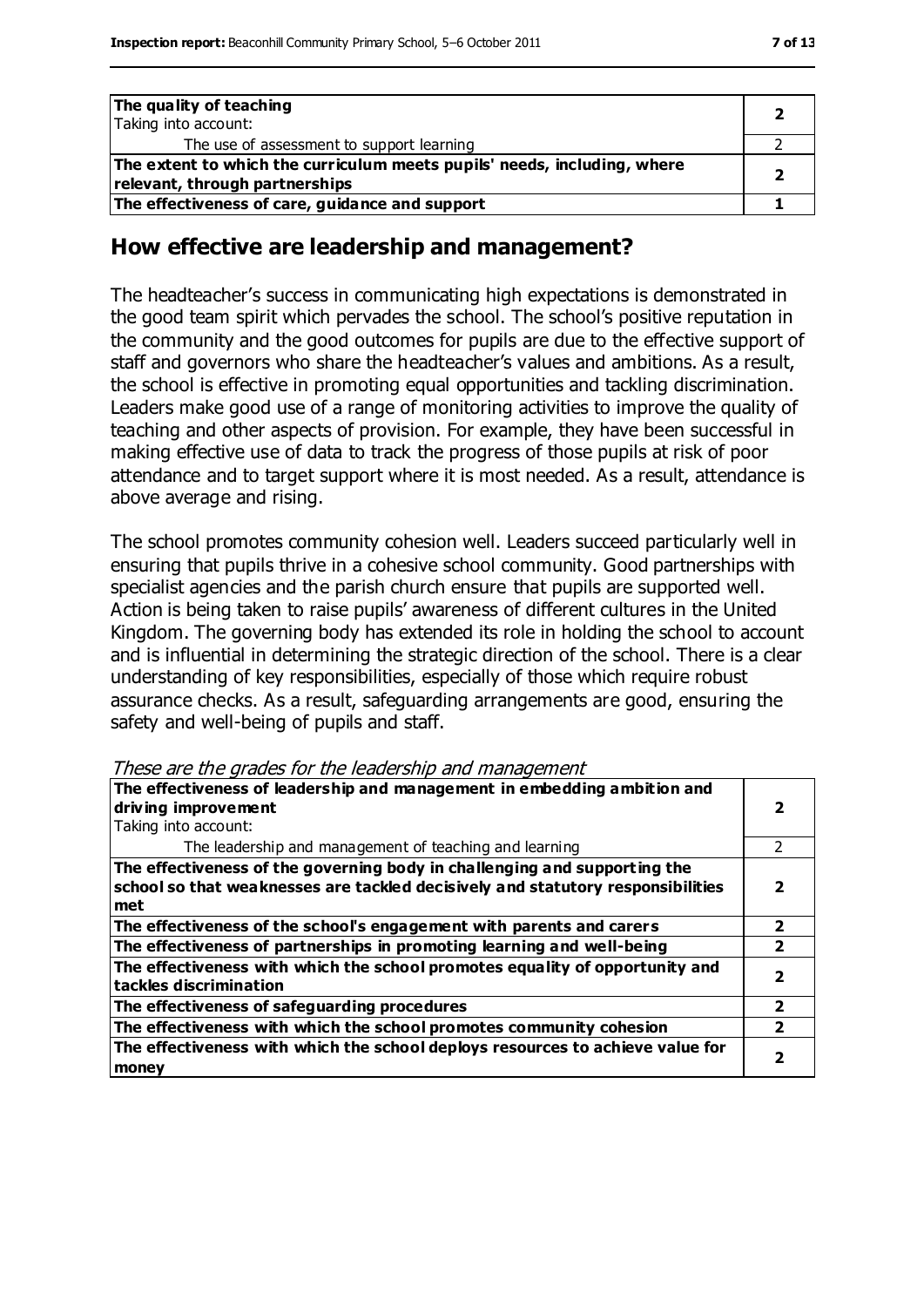## **Early Years Foundation Stage**

Children settle well when they first start in the Nursery and quickly adapt to the daily routines. This is because adults are attentive, listen to the children and create conditions in which children feel welcomed, safe and secure. From well below expected starting points children make good progress and achieve well. Nevertheless, their attainment is still below the level expected by the time they leave the Reception year, although this does vary from year to year depending on children's ability and readiness to learn.

Parents and carers are pleased with the progress their children make. Induction arrangements are good and parents and carers appreciate the 'learning journals' which ensure that there is effective dialogue between home and school. Children with special educational needs and/or disabilities are integrated fully and benefit from high-quality support. Teaching and learning in the Nursery and Reception class are good. Activities, both inside and outside, are interesting and motivate children, helping them to enjoy their learning. For example, children in the Nursery thoroughly enjoyed the 'water toys' activities which were set up in one of the outdoor learning areas. Occasionally, opportunities to extend learning through activities children choose for themselves are missed. Relationships are very positive so children interact well with each other and with the dedicated staff. Leadership and management are good and there are appropriate plans in place to develop provision further. Arrangements for the health, safety and welfare of the children meet requirements.

These are the grades for the Early Years Foundation Stage

| Overall effectiveness of the Early Years Foundation stage                             |  |
|---------------------------------------------------------------------------------------|--|
| Taking into account:                                                                  |  |
| Outcomes for children in the Early Years Foundation Stage                             |  |
| The quality of provision in the Early Years Foundation Stage                          |  |
| The effectiveness of leadership and management in the Early Years Foundation<br>Stage |  |

### **Views of parents and carers**

The response rate from parents and carers to the Ofsted questionnaire was significantly higher than the national average for primary schools. Parents and carers were extremely positive about the school. They hold the headteacher and her staff in very high regard and greatly appreciate the care and support given to their children. They were particularly impressed with the way the school responds, not only to their children's needs, but also to the needs of parents and carers. They were confident that any concerns were listened to carefully and acted upon quickly. The school received much praise for the efforts it makes to provide a very caring environment in which pupils achieve very well. For example, one parent noted, 'The school is very good at supporting children to develop their talents and skills.' A few individual concerns were not shared by the vast majority of parents and carers. Inspectors investigated these and during this inspection found no cause for concern.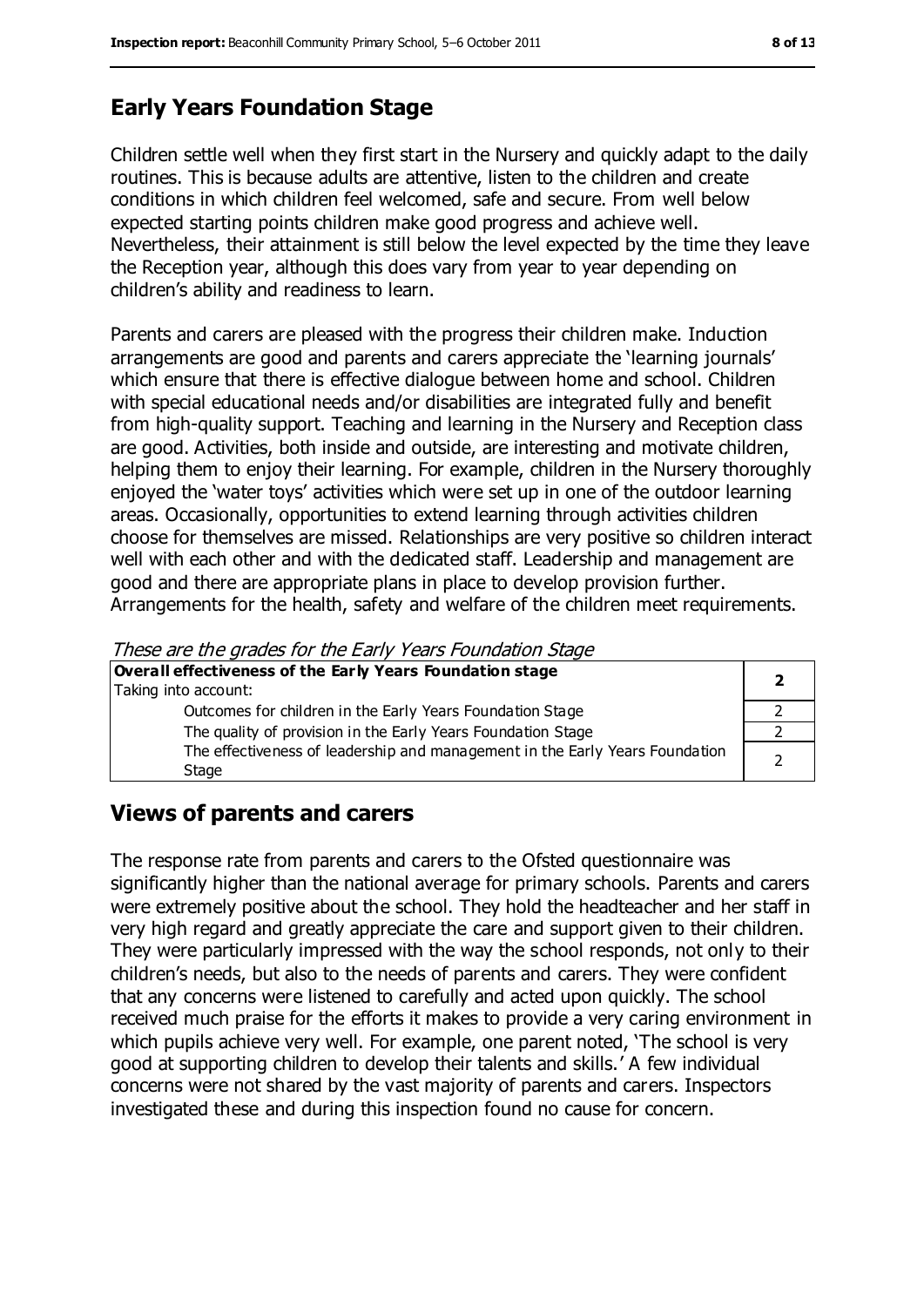## **Responses from parents and carers to Ofsted's questionnaire**

Ofsted invited all the registered parents and carers of pupils registered at Beaconhill Communi ty Primary School to complete a questionnaire about their views of the school.

In the questionnaire, parents and carers were asked to record how strongly they agreed with 13 statements about the school.

The inspection team received 74 completed questionnaires by the end of the on-site inspection. In total, there are 179 pupils registered at the school.

| <b>Statements</b>                                                                                                                                                                                                                                       | <b>Strongly</b><br>agree |               | <b>Agree</b> |               | <b>Disagree</b> |                | <b>Strongly</b><br>disagree |               |
|---------------------------------------------------------------------------------------------------------------------------------------------------------------------------------------------------------------------------------------------------------|--------------------------|---------------|--------------|---------------|-----------------|----------------|-----------------------------|---------------|
|                                                                                                                                                                                                                                                         | <b>Total</b>             | $\frac{9}{6}$ | <b>Total</b> | $\frac{1}{2}$ | <b>Total</b>    | $\frac{1}{2}$  | <b>Total</b>                | $\frac{9}{6}$ |
| My child enjoys school                                                                                                                                                                                                                                  | 52                       | 70            | 21           | 28            | 1               | 1              | 0                           | 0             |
| The school keeps my child<br>safe                                                                                                                                                                                                                       | 43                       | 58            | 30           | 41            | 0               | $\mathbf 0$    | $\mathbf{1}$                | $\mathbf{1}$  |
| The school informs me<br>about my child's progress                                                                                                                                                                                                      | 42                       | 57            | 31           | 42            | 1               | $\mathbf{1}$   | $\mathbf 0$                 | $\mathbf 0$   |
| My child is making enough<br>progress at this school                                                                                                                                                                                                    | 37                       | 50            | 33           | 45            | $\overline{2}$  | 3              | $\mathbf 0$                 | $\mathbf 0$   |
| The teaching is good at<br>this school                                                                                                                                                                                                                  | 45                       | 61            | 28           | 38            | 0               | $\mathbf 0$    | $\mathbf 0$                 | $\mathbf 0$   |
| The school helps me to<br>support my child's learning                                                                                                                                                                                                   | 42                       | 57            | 31           | 42            | 0               | $\mathbf 0$    | $\mathbf 0$                 | $\mathbf 0$   |
| The school helps my child<br>to have a healthy lifestyle                                                                                                                                                                                                | 41                       | 55            | 31           | 42            | 0               | $\mathbf 0$    | $\mathbf 0$                 | $\mathbf 0$   |
| The school makes sure that<br>my child is well-prepared<br>for the future (for example<br>changing year group,<br>changing school, and for<br>children who are finishing<br>school, entering further or<br>higher education, or<br>entering employment) | 41                       | 55            | 28           | 38            | $\overline{2}$  | 3              | $\mathbf 0$                 | $\mathbf 0$   |
| The school meets my<br>child's particular needs                                                                                                                                                                                                         | 39                       | 53            | 33           | 45            | $\mathbf{1}$    | $\mathbf{1}$   | $\mathbf 0$                 | $\mathbf 0$   |
| The school deals effectively<br>with unacceptable<br>behaviour                                                                                                                                                                                          | 37                       | 50            | 29           | 39            | 5               | $\overline{7}$ | $\mathbf 0$                 | $\mathbf 0$   |
| The school takes account<br>of my suggestions and<br>concerns                                                                                                                                                                                           | 34                       | 46            | 35           | 47            | 3               | 4              | $\mathbf 0$                 | $\mathbf 0$   |
| The school is led and<br>managed effectively                                                                                                                                                                                                            | 41                       | 55            | 32           | 43            | 0               | $\mathbf 0$    | $\mathbf 0$                 | $\mathbf 0$   |
| Overall, I am happy with<br>my child's experience at<br>this school                                                                                                                                                                                     | 43                       | 58            | 31           | 42            | 0               | $\mathbf 0$    | $\mathbf 0$                 | 0             |

The table above summarises the responses that parents and carers made to each statement. The percentages indicate the proportion of parents and carers giving that response out of the total number of completed questionnaires. Where one or more parents and carers chose not to answer a particular question, the percentages will not add up to 100%.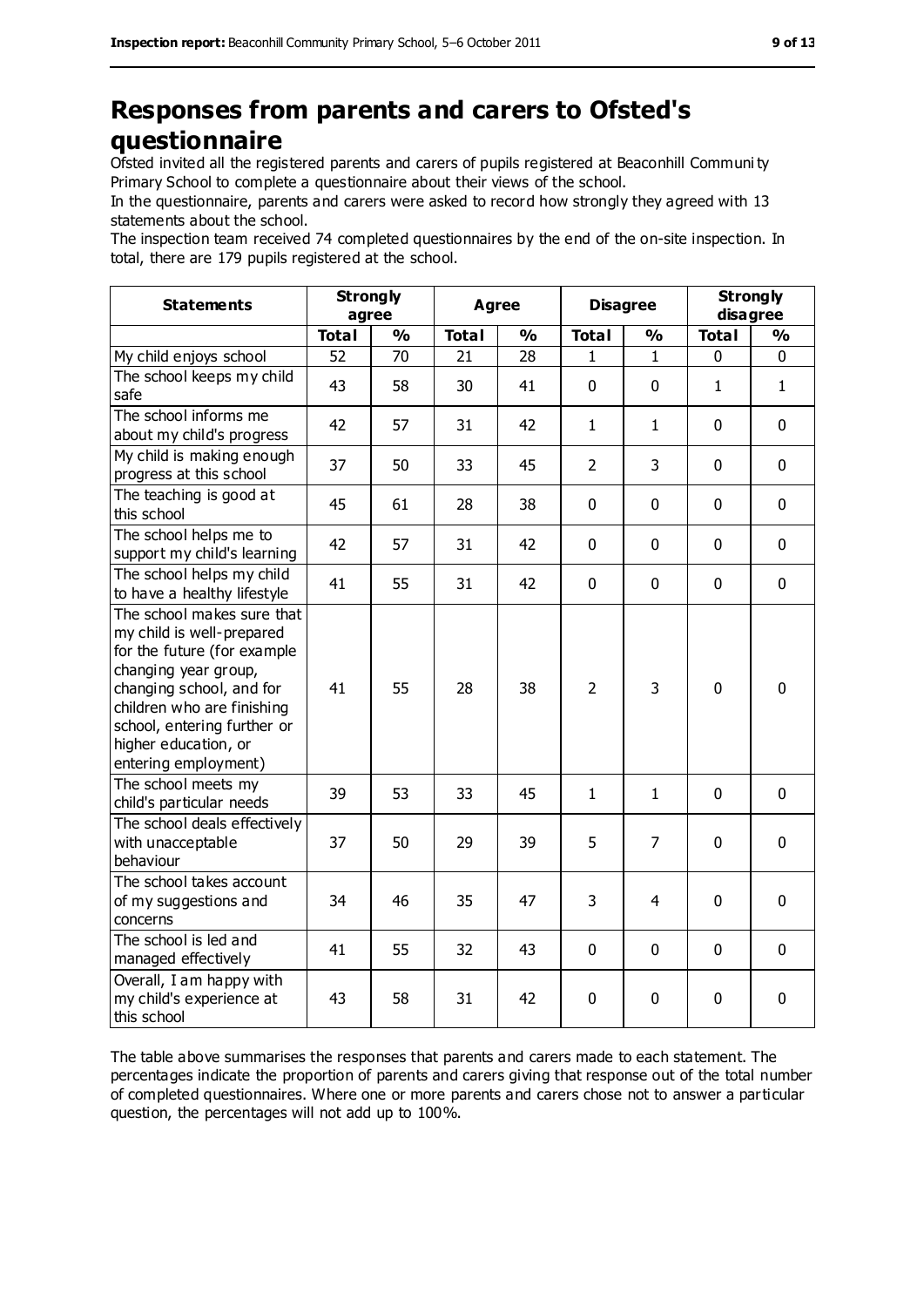## **Glossary**

#### **What inspection judgements mean**

| <b>Grade</b> | <b>Judgement</b> | <b>Description</b>                                                                                                                                                                                                               |
|--------------|------------------|----------------------------------------------------------------------------------------------------------------------------------------------------------------------------------------------------------------------------------|
| Grade 1      | Outstanding      | These features are highly effective. An outstanding<br>school provides exceptionally well for all its pupils'<br>needs.                                                                                                          |
| Grade 2      | Good             | These are very positive features of a school. A school<br>that is good is serving its pupils well.                                                                                                                               |
| Grade 3      | Satisfactory     | These features are of reasonable quality. A<br>satisfactory school is providing adequately for its<br>pupils.                                                                                                                    |
| Grade 4      | Inadequate       | These features are not of an acceptable standard. An<br>inadequate school needs to make significant<br>improvement in order to meet the needs of its pupils.<br>Ofsted inspectors will make further visits until it<br>improves. |

#### **Overall effectiveness of schools**

|                          | Overall effectiveness judgement (percentage of schools) |      |                     |                   |
|--------------------------|---------------------------------------------------------|------|---------------------|-------------------|
| <b>Type of</b><br>school | <b>Outstanding</b>                                      | Good | <b>Satisfactory</b> | <b>Inadequate</b> |
| Nursery schools          | 43                                                      | 47   | 10                  |                   |
| Primary schools          | 6                                                       | 46   | 42                  |                   |
| Secondary<br>schools     | 14                                                      | 36   | 41                  | 9                 |
| Sixth forms              | 15                                                      | 42   | 41                  | 3                 |
| Special schools          | 30                                                      | 48   | 19                  | 3                 |
| Pupil referral<br>units  | 14                                                      | 50   | 31                  |                   |
| All schools              | 10                                                      | 44   | 39                  |                   |

New school inspection arrangements were introduced on 1 September 2009. This means that inspectors now make some additional judgements that were not made previously.

The data in the table above is for the period 1 September 2010 to 08 April 2011 and is consistent with the latest published official statistics about maintained school inspection outcomes (see [www.ofsted.gov.uk\)](http://www.ofsted.gov.uk/).

The sample of schools inspected during 2010/11 was not representative of all schools nationally, as weaker schools are inspected more frequently than good or outstanding schools.

Percentages are rounded and do not always add up exactly to 100. Sixth-form figures reflect the judgements made for the overall effectiveness of the sixth form in secondary schools, special schools and pupil referral units.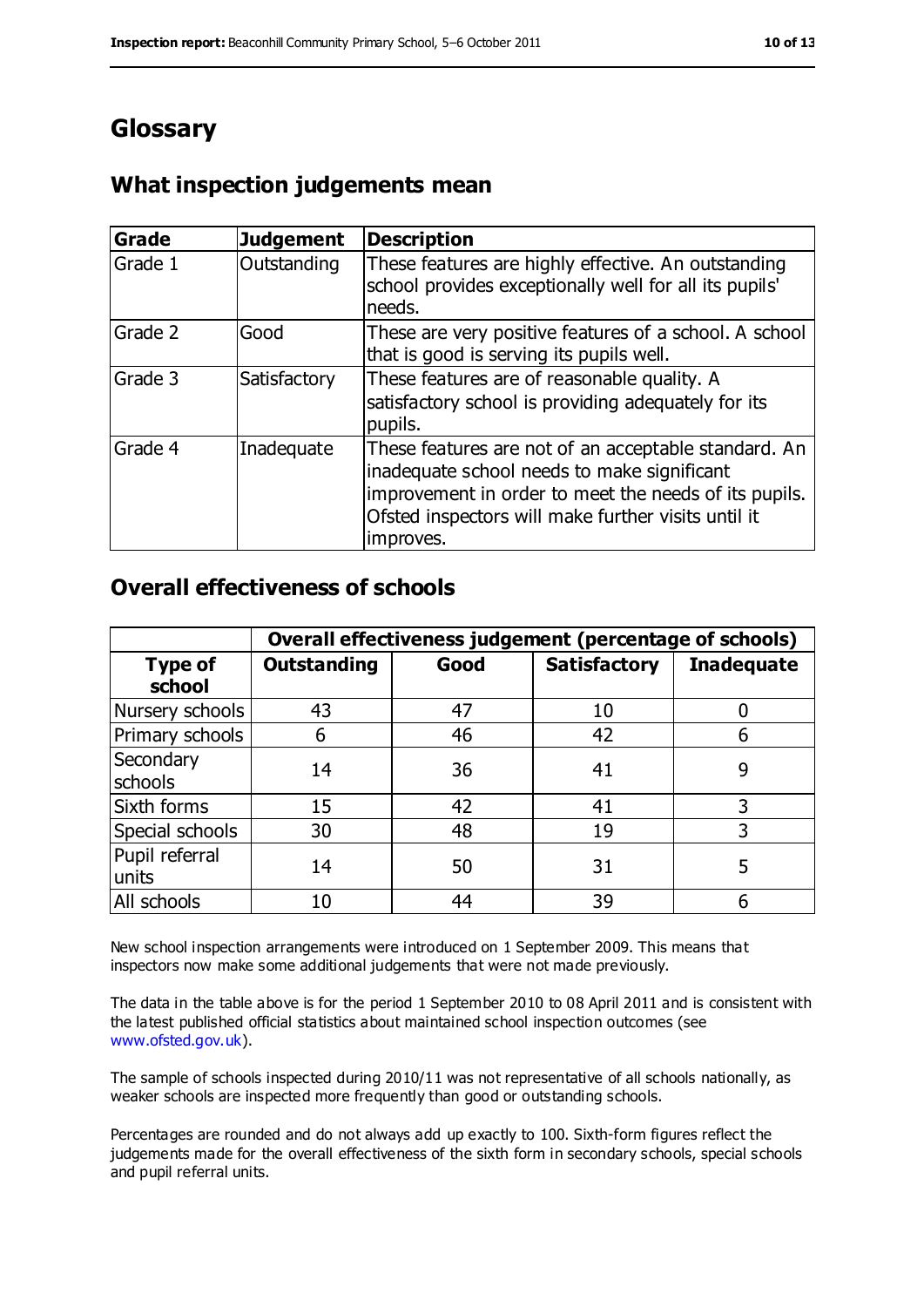# **Common terminology used by inspectors**

| Achievement:               | the progress and success of a pupil in their<br>learning, development or training.                                                                                                                                                                                                                                                       |
|----------------------------|------------------------------------------------------------------------------------------------------------------------------------------------------------------------------------------------------------------------------------------------------------------------------------------------------------------------------------------|
| Attainment:                | the standard of the pupils' work shown by test<br>and examination results and in lessons.                                                                                                                                                                                                                                                |
| Capacity to improve:       | the proven ability of the school to continue<br>improving. Inspectors base this judgement on<br>what the school has accomplished so far and on<br>the quality of its systems to maintain<br>improvement.                                                                                                                                 |
| Leadership and management: | the contribution of all the staff with<br>responsibilities, not just the headteacher, to<br>identifying priorities, directing and motivating staff<br>and running the school.                                                                                                                                                            |
| Learning:                  | how well pupils acquire knowledge, develop their<br>understanding, learn and practise skills and are<br>developing their competence as learners.                                                                                                                                                                                         |
| Overall effectiveness:     | inspectors form a judgement on a school's overall<br>effectiveness based on the findings from their<br>inspection of the school. The following<br>judgements, in particular, influence what the<br>overall effectiveness judgement will be.                                                                                              |
|                            | The school's capacity for sustained<br>improvement.<br>Outcomes for individuals and groups of<br>pupils.<br>The quality of teaching.<br>$\blacksquare$<br>The extent to which the curriculum meets<br>pupils' needs, including, where relevant,<br>through partnerships.<br>The effectiveness of care, guidance and<br>a a s<br>support. |
| Progress:                  | the rate at which pupils are learning in lessons<br>and over longer periods of time. It is often<br>measured by comparing the pupils' attainment at<br>the end of a key stage with their attainment when<br>they started.                                                                                                                |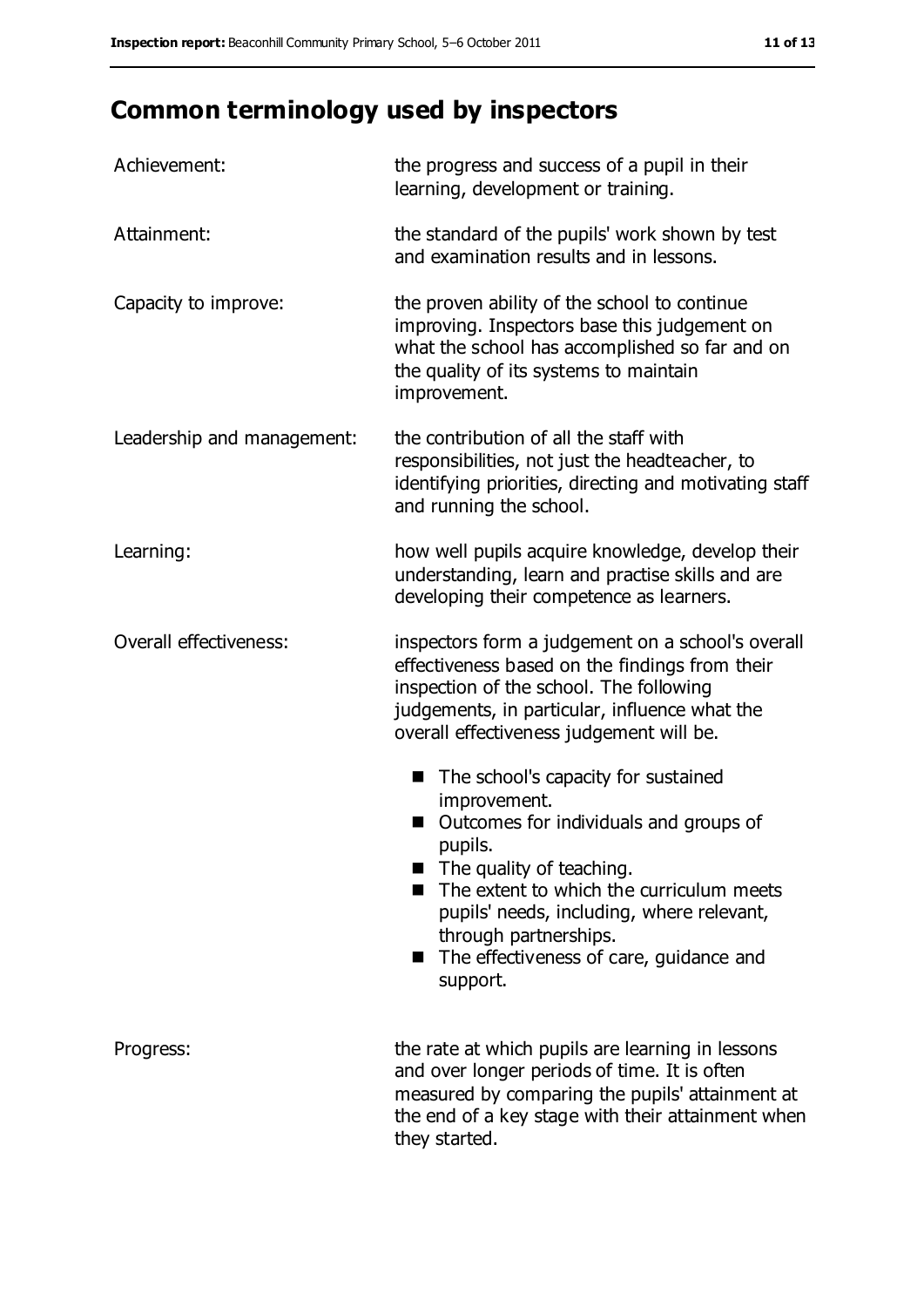**This letter is provided for the school, parents and carers to share with their children. It describes Ofsted's main findings from the inspection of their school.**



7 October 2011

Dear Pupils

#### **Inspection of Beaconhill Community Primary School, Cramlington, NE23 8EH**

Thank you very much for making our recent visit to your school so enjoyable. We were made to feel very welcome and you looked after us very well indeed. We enjoyed talking to you and especially liked the way in which you care for each other and your school. Yours is a good school and we found it to be a happy place where people get on very well and work closely together. We know the adults in your school make sure you are well looked after and we know you feel safe in school. You should be very proud because you are polite, respectful and your behaviour is good. You have an excellent understanding of how to live a healthy lifestyle and you make an outstanding contribution to your school and local community. We were particularly interested in the way you take responsibility as members of the school council and organise fundraising. Your teachers know each one of you very well and find lots of interesting ways to help you learn and develop. As a result, you make good progress and achieve well. You clearly enjoy your learning and your attendance is improving. Well done!

The headteacher, staff and governors have your best interests at heart and they are dedicated to making sure you do well. It is clear you have many lovely experiences at school but I have asked your headteacher and governors to help you even more. I have asked them to make sure your teachers plan more challenging work for those of you who are working at a higher level, particularly in writing. We also think you all need more opportunities to practise your writing skills in other subjects.

You can continue to help by coming to school regularly, working as hard as you can and by helping each other in and around school. Thank you again for welcoming us to your school. We wish you every success in the future.

Yours sincerely,

Margaret Armstrong Lead Inspector